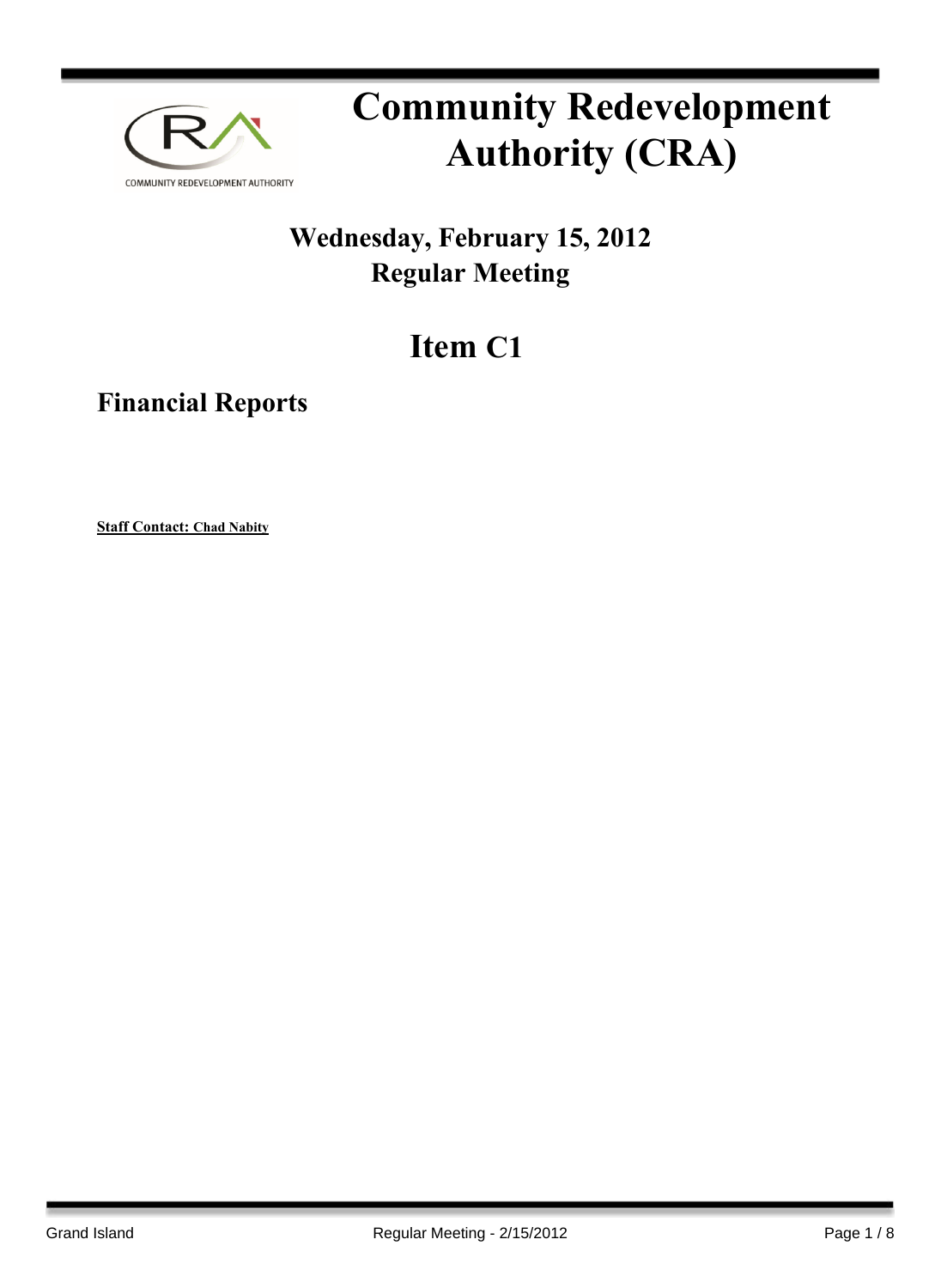|                                   | <b>MONTH ENDED</b>  | 2011-2012                | 2012                     | <b>REMAINING</b>         |
|-----------------------------------|---------------------|--------------------------|--------------------------|--------------------------|
|                                   | <b>JANUARY 2012</b> | <b>YEAR TO DATE</b>      | <b>BUDGET</b>            | <b>BALANCE</b>           |
| <b>CONSOLIDATED</b>               |                     |                          |                          |                          |
| Beginning Cash                    | 713,495             | 923,823                  | 923,823                  |                          |
|                                   |                     |                          |                          |                          |
| <b>REVENUE:</b>                   |                     |                          |                          |                          |
| Property Taxes                    | 41,676              | 247,154                  | 957,811                  | 710,657                  |
| Loan Proceeds                     |                     |                          |                          |                          |
| Interest Income                   | 29                  | 721                      | 8,000                    | 7,279                    |
| <b>Land Sales</b>                 | ÷                   | $\overline{a}$           | 70,000                   | 63,646                   |
| Other Revenue                     | 322                 | 7,050                    | 11,000                   | 3,950                    |
| <b>TOTAL REVENUE</b>              | 42,027              | 254,926                  | 1,046,811                | 785,531                  |
|                                   |                     |                          |                          |                          |
| <b>TOTAL RESOURCES</b>            | 755,522             | 1,178,748                | 1,970,634                | 785,531                  |
| <b>EXPENSES</b>                   |                     |                          |                          |                          |
| Auditing & Accounting             | ä,                  |                          | 5,000                    | 5,000                    |
| <b>Legal Services</b>             | 90                  | 506                      | 10,000                   | 9,495                    |
| <b>Consulting Services</b>        |                     | $\blacksquare$           | 10,000                   | 10,000                   |
| <b>Contract Services</b>          | 1,000               | 14,197                   | 55,000                   | 40,804                   |
| Printing & Binding                |                     | $\overline{a}$           | 1,000                    | 1,000                    |
| Other Professional Services       | 5,032               | 7,599                    | 5,000                    | (2, 599)                 |
| General Liability Insurance       |                     | ä,                       | 250                      | 250                      |
| Postage                           | 13                  | 78                       | 200                      | 122                      |
| Matching Grant                    |                     |                          | $\overline{\phantom{a}}$ |                          |
| <b>Legal Notices</b>              | 15                  | 939                      | 800                      | (139)                    |
| Licenses & Fees                   |                     |                          |                          |                          |
| Travel & Training                 |                     |                          | 1,000                    | 1,000                    |
| Other Expenditures                |                     |                          | 500                      | 500                      |
| Office Supplies                   |                     |                          | 500                      | 500                      |
| Supplies                          |                     | $\overline{a}$           | 300                      | 300                      |
| Land                              | ÷.                  | $\overline{a}$           | 100,000                  | 100,000                  |
| Bond Principal - Lincoln Pool     |                     | ÷.                       | 201,787                  | 201,787                  |
| Façade Improvement                | 10,000              | 269,400                  | 987,500                  | 718,100                  |
| South Locust                      |                     |                          | $\blacksquare$           | $\overline{\phantom{a}}$ |
| Alleyway Improvement              | ÷                   | $\overline{\phantom{a}}$ |                          |                          |
| Other Projects                    |                     |                          | 111,000                  | 111,000                  |
| <b>Bond Principal</b>             | 1,915               | 121,484                  | 266,659                  | 129,175                  |
| <b>Bond Interest</b>              |                     | 27,088                   | 50,747                   | 23,659                   |
| <b>Interest Expense</b>           |                     | $\overline{\phantom{0}}$ | $\frac{1}{2}$            |                          |
| <b>TOTAL EXPENSES</b>             | 18,064              | 441,291                  | 1,807,243                | 1,349,952                |
|                                   |                     |                          |                          |                          |
| <b>INCREASE(DECREASE) IN CASH</b> | 23,963              | (186, 365)               | (760, 432)               |                          |
| <b>ENDING CASH</b>                | 737,458             | 737,458                  | 163,391                  |                          |
| <b>LESS COMMITMENTS</b>           | 607,943             | 607,943                  |                          |                          |
| <b>AVAILABLE CASH</b>             | 129,515             | 129,515                  | 163,391                  |                          |
|                                   |                     |                          |                          |                          |
| <b>CHECKING</b>                   | 379,531             |                          |                          |                          |
| <b>INVESTMENTS</b>                | 357,927             |                          |                          |                          |
| <b>Total Cash</b>                 | 737,458             |                          |                          |                          |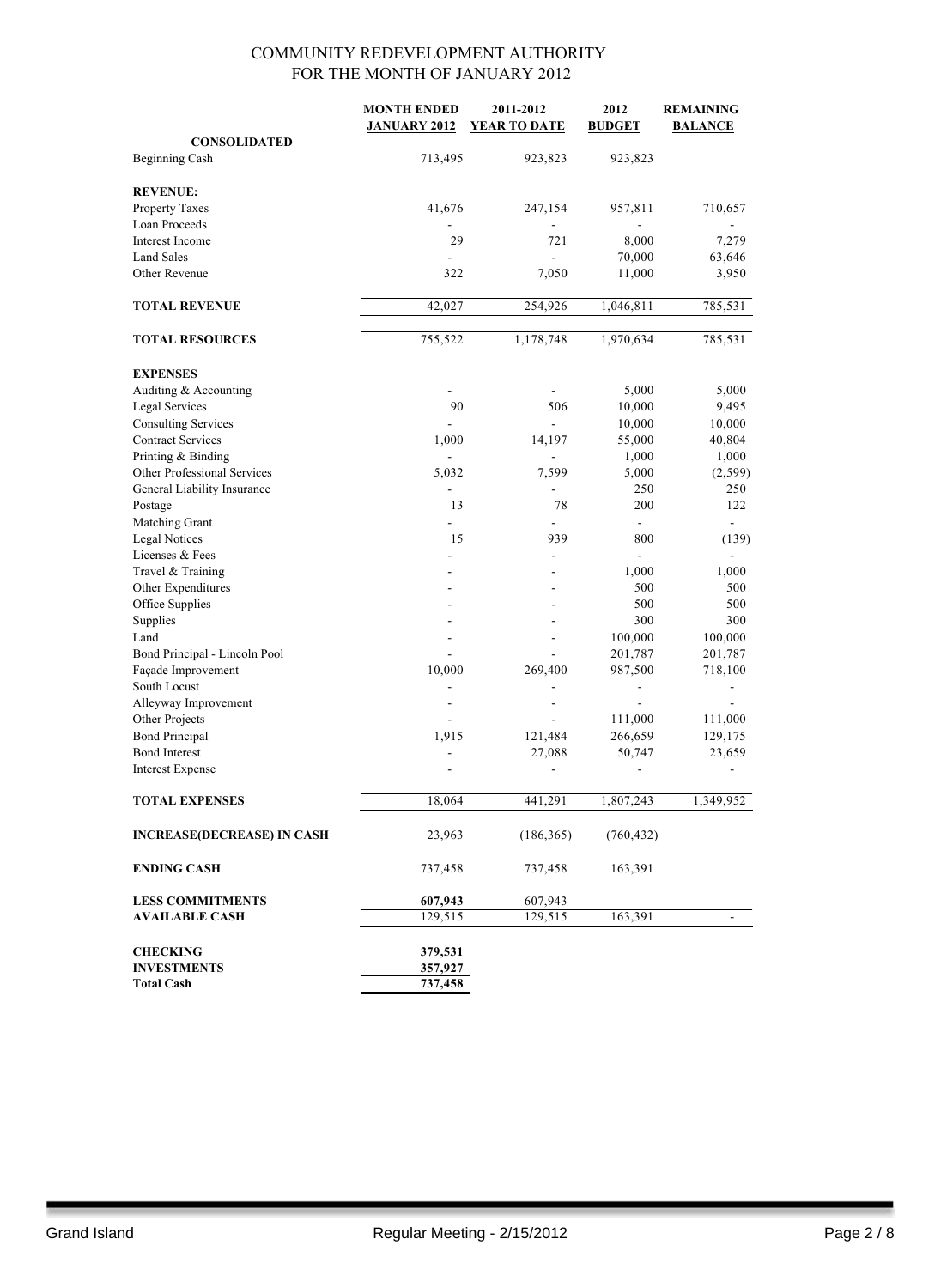|                                   | <b>MONTH ENDED</b><br><b>JANUARY 2012</b> | 2011-2012<br><b>YEAR TO DATE</b> | 2012<br><b>BUDGET</b>    | <b>REMAINING</b><br><b>BALANCE</b> |
|-----------------------------------|-------------------------------------------|----------------------------------|--------------------------|------------------------------------|
| <b>CRA</b>                        |                                           |                                  |                          |                                    |
| <b>GENERAL OPERATIONS:</b>        |                                           |                                  |                          |                                    |
| Property Taxes                    | 39,761                                    | 109,151                          | 639,405                  | 530,254                            |
| <b>Interest Income</b>            | 13                                        | 135                              | 8,000                    | 7,865                              |
| <b>Land Sales</b>                 | $\mathbf{r}$                              | $\mathbf{r}$                     | 70,000                   | 70,000                             |
| Other Revenue & Motor Vehicle Tax | 322                                       | 463                              | 10,000                   | 9,537                              |
| <b>TOTAL</b>                      | 40,096                                    | 109,749                          | 727,405                  | 617,656                            |
| <b>GILI TRUST</b>                 |                                           |                                  |                          |                                    |
| Property Taxes                    |                                           | 32,019                           | 32,890                   | 871                                |
| Interest Income                   |                                           | 511                              |                          | (511)                              |
| Other Revenue                     |                                           | $\overline{a}$                   | $\overline{a}$           |                                    |
| <b>TOTAL</b>                      | $\blacksquare$                            | 32,530                           | 32,890                   | 360                                |
| <b>CHERRY PARK LTD II</b>         |                                           |                                  |                          |                                    |
| Property Taxes                    | ÷.                                        | 30,642                           | 59,180                   | 28,538                             |
| Interest Income                   | 16                                        | 68                               | $\overline{\phantom{0}}$ | (68)                               |
| Other Revenue                     | L,                                        | $\overline{a}$                   |                          |                                    |
| <b>TOTAL</b>                      | 16                                        | 30,710                           | 59,180                   | 28,470                             |
| <b>GENTLE DENTAL</b>              |                                           |                                  |                          |                                    |
| Property Taxes                    |                                           |                                  | 4,202                    | 4,202                              |
| Interest Income                   | $\boldsymbol{0}$                          | $\mathbf{1}$                     | ٠                        | (1)                                |
| Other Revenue                     |                                           |                                  |                          |                                    |
| <b>TOTAL</b>                      | $\boldsymbol{0}$                          | 1                                | 4,202                    | 4,201                              |
| <b>PROCON TIF</b>                 |                                           |                                  |                          |                                    |
| Property Taxes                    |                                           | 8,787                            | 19,162                   | 10,375                             |
| Interest Income                   |                                           | 2                                | $\overline{\phantom{a}}$ | (2)                                |
| Other Revenue                     |                                           | 233                              |                          | (233)                              |
| <b>TOTAL</b>                      | $\overline{\phantom{a}}$                  | 9,022                            | 19,162                   | 10,140                             |
| <b>WALNUT HOUSING PROJECT</b>     |                                           |                                  |                          |                                    |
| Property Taxes                    |                                           | 30,882                           | 74,472                   | 43,590                             |
| Interest Income                   |                                           | 5                                | $\overline{\phantom{0}}$ | (5)                                |
| Other Revenue                     |                                           | 6,354                            |                          | (6, 354)                           |
| <b>TOTAL</b>                      | $\blacksquare$                            | 37,241                           | 74,472                   | 37,231                             |
| <b>BRUNS PET GROOMING</b>         |                                           |                                  |                          |                                    |
| Property Taxes                    |                                           | 6,243                            | 11,000                   | 4,757                              |
| Interest Income                   |                                           |                                  |                          |                                    |
| Other Revenue                     |                                           |                                  |                          |                                    |
| <b>TOTAL</b>                      | $\blacksquare$                            | 6,243                            | 11,000                   | 4,757                              |
| <b>GIRARD VET CLINIC</b>          |                                           |                                  |                          |                                    |
| Property Taxes                    |                                           |                                  | 14,000                   | 14,000                             |
| Interest Income                   |                                           |                                  |                          |                                    |
| Other Revenue                     |                                           |                                  |                          |                                    |
| <b>TOTAL</b>                      | $\overline{\phantom{a}}$                  | $\overline{\phantom{a}}$         | 14,000                   | 14,000                             |
| <b>GEDDES ST APTS-PROCON</b>      |                                           |                                  |                          |                                    |
| Property Taxes                    |                                           | 23,407                           | 30,000                   | 6,593                              |
| Interest Income                   |                                           |                                  |                          |                                    |
| Other Revenue                     |                                           |                                  |                          |                                    |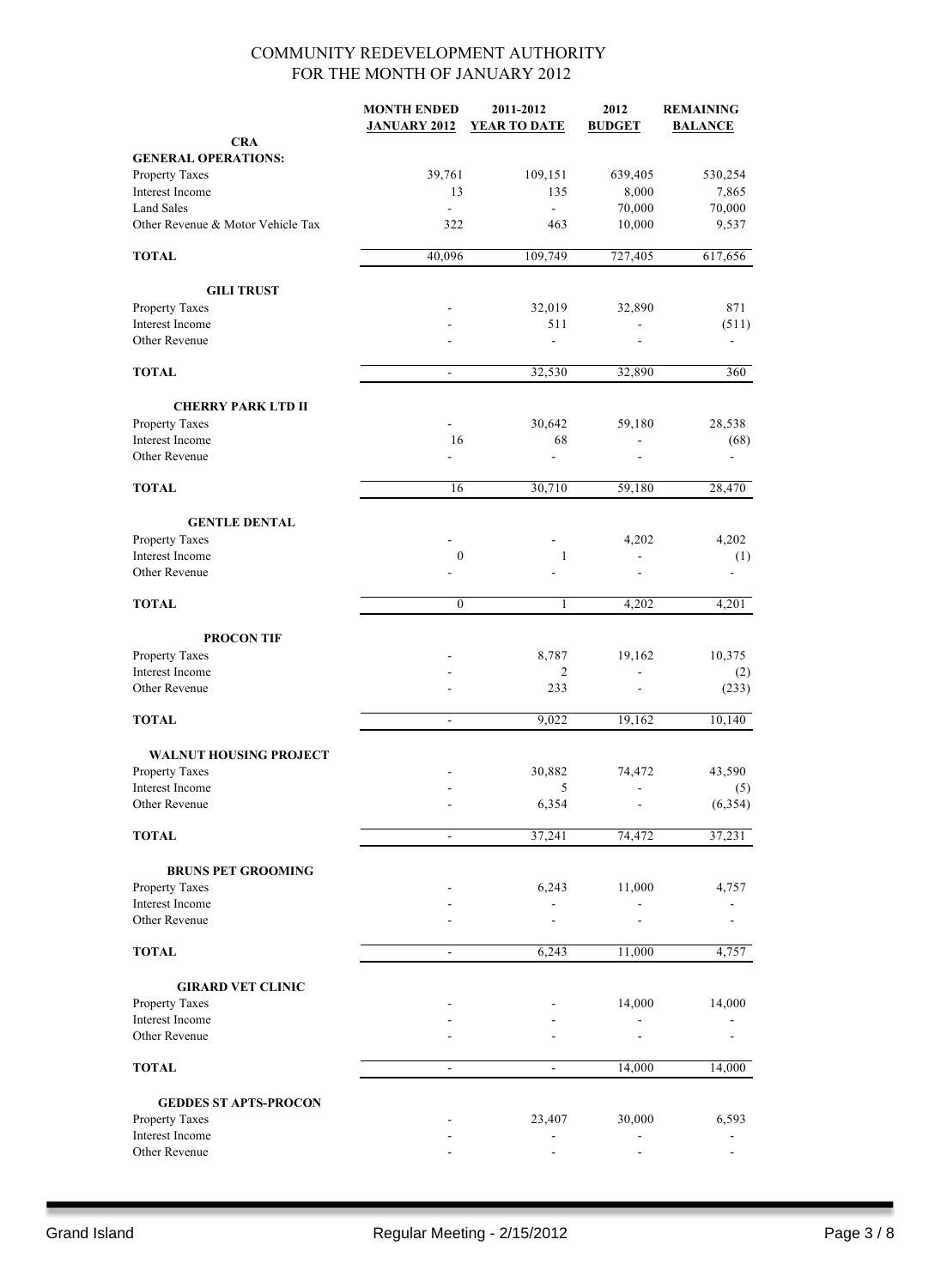|                                      | <b>MONTH ENDED</b><br><b>JANUARY 2012</b> | 2011-2012<br>YEAR TO DATE | 2012<br><b>BUDGET</b> | <b>REMAINING</b><br><b>BALANCE</b> |
|--------------------------------------|-------------------------------------------|---------------------------|-----------------------|------------------------------------|
| <b>TOTAL</b>                         | $\overline{\phantom{m}}$                  | 23,407                    | 30,000                | 6,593                              |
| <b>SOUTHEAST CROSSING</b>            |                                           |                           |                       |                                    |
| Property Taxes                       | 1,915                                     | 1,915                     | 14,000                | 12,085                             |
| Interest Income                      |                                           |                           |                       |                                    |
| Other Revenue                        |                                           |                           |                       |                                    |
| <b>TOTAL</b>                         | 1,915                                     | 1,915                     | 14,000                | 12,085                             |
| <b>Poplar Street Water</b>           |                                           |                           |                       |                                    |
| Property Taxes                       |                                           |                           | 1,000                 | 1,000                              |
| Interest Income                      |                                           |                           |                       |                                    |
| Other Revenue                        |                                           |                           | 1,000                 | 1,000                              |
| <b>TOTAL</b>                         | $\overline{\phantom{a}}$                  | $\overline{\phantom{a}}$  | 2,000                 | 2,000                              |
| <b>CASEY'S @ FIVE POINTS</b>         |                                           |                           |                       |                                    |
| Property Taxes                       |                                           | 4,110                     | 15,000                | 10,890                             |
| Interest Income<br>Other Revenue     |                                           | $\blacksquare$            |                       |                                    |
| <b>TOTAL</b>                         | $\blacksquare$                            | 4,110                     | 15,000                | 10,890                             |
| <b>SOUTH POINTE HOTEL PROJECT</b>    |                                           |                           |                       |                                    |
| Property Taxes                       |                                           |                           | 22,000                | 22,000                             |
| Interest Income                      |                                           |                           | ٠                     |                                    |
| Other Revenue                        |                                           |                           |                       |                                    |
| <b>TOTAL</b>                         | $\blacksquare$                            | $\Box$                    | 22,000                | 22,000                             |
| <b>TODD ENCK PROJECT</b>             |                                           |                           |                       |                                    |
| Property Taxes                       |                                           |                           | 5,500                 | 5,500                              |
| Interest Income<br>Other Revenue     |                                           |                           |                       |                                    |
| <b>TOTAL</b>                         | $\blacksquare$                            | $\overline{\phantom{a}}$  | 5,500                 | 5,500                              |
|                                      |                                           |                           |                       |                                    |
| <b>JOHN SCHULTE CONSTRUCTION</b>     |                                           |                           |                       |                                    |
| <b>Property Taxes</b>                |                                           |                           | 3,000                 | 3,000                              |
| Interest Income                      |                                           |                           |                       |                                    |
| Other Revenue                        |                                           |                           |                       |                                    |
| <b>TOTAL</b>                         | $\blacksquare$                            | $\blacksquare$            | 3,000                 | 3,000                              |
| PHARMACY PROPERTIES INC              |                                           |                           |                       |                                    |
| Property Taxes                       |                                           |                           | 8,000                 | 8,000                              |
| Interest Income<br>Other Revenue     |                                           |                           |                       |                                    |
| <b>TOTAL</b>                         |                                           |                           | 8,000                 | 8,000                              |
|                                      |                                           |                           |                       |                                    |
| <b>KEN-RAY LLC</b><br>Property Taxes |                                           |                           | 5,000                 | 5,000                              |
| Interest Income                      |                                           |                           |                       |                                    |
| Other Revenue                        |                                           |                           |                       |                                    |
| <b>TOTAL</b>                         | $\blacksquare$                            | $\blacksquare$            | 5,000                 | 5,000                              |
| <b>SKAGWAY</b>                       |                                           |                           |                       |                                    |
| Property Taxes                       |                                           |                           |                       |                                    |
| Interest Income                      |                                           |                           |                       |                                    |
| Other Revenue                        |                                           |                           |                       |                                    |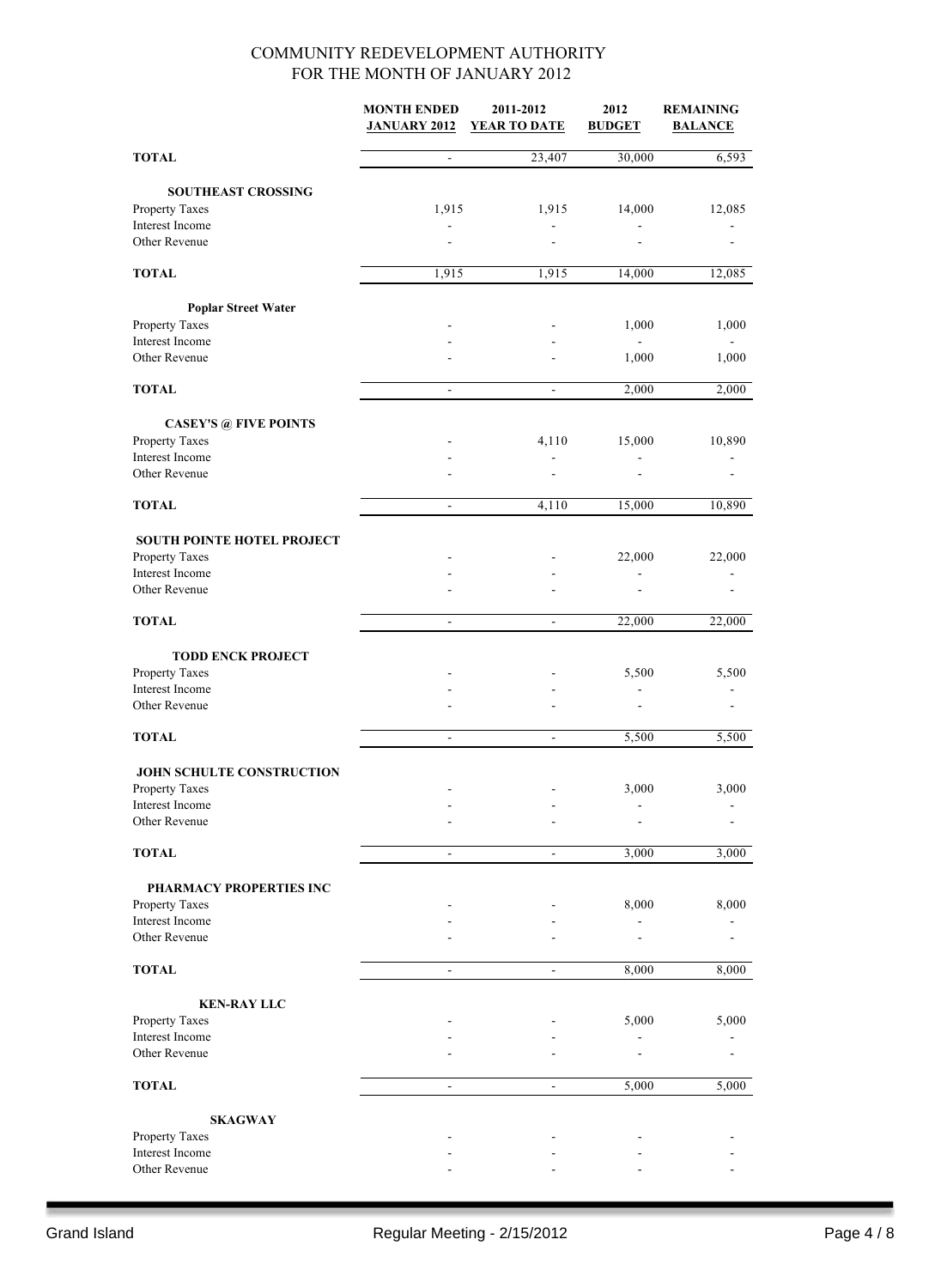|                      | <b>MONTH ENDED</b> | 2011-2012<br><b>JANUARY 2012 YEAR TO DATE</b> | 2012<br><b>BUDGET</b> | <b>REMAINING</b><br><b>BALANCE</b> |
|----------------------|--------------------|-----------------------------------------------|-----------------------|------------------------------------|
| TOTAL                |                    | $\overline{\phantom{a}}$                      | -                     |                                    |
| <b>TOTAL REVENUE</b> | 42,027             | 254.926                                       | 1.046.811             | 791,885                            |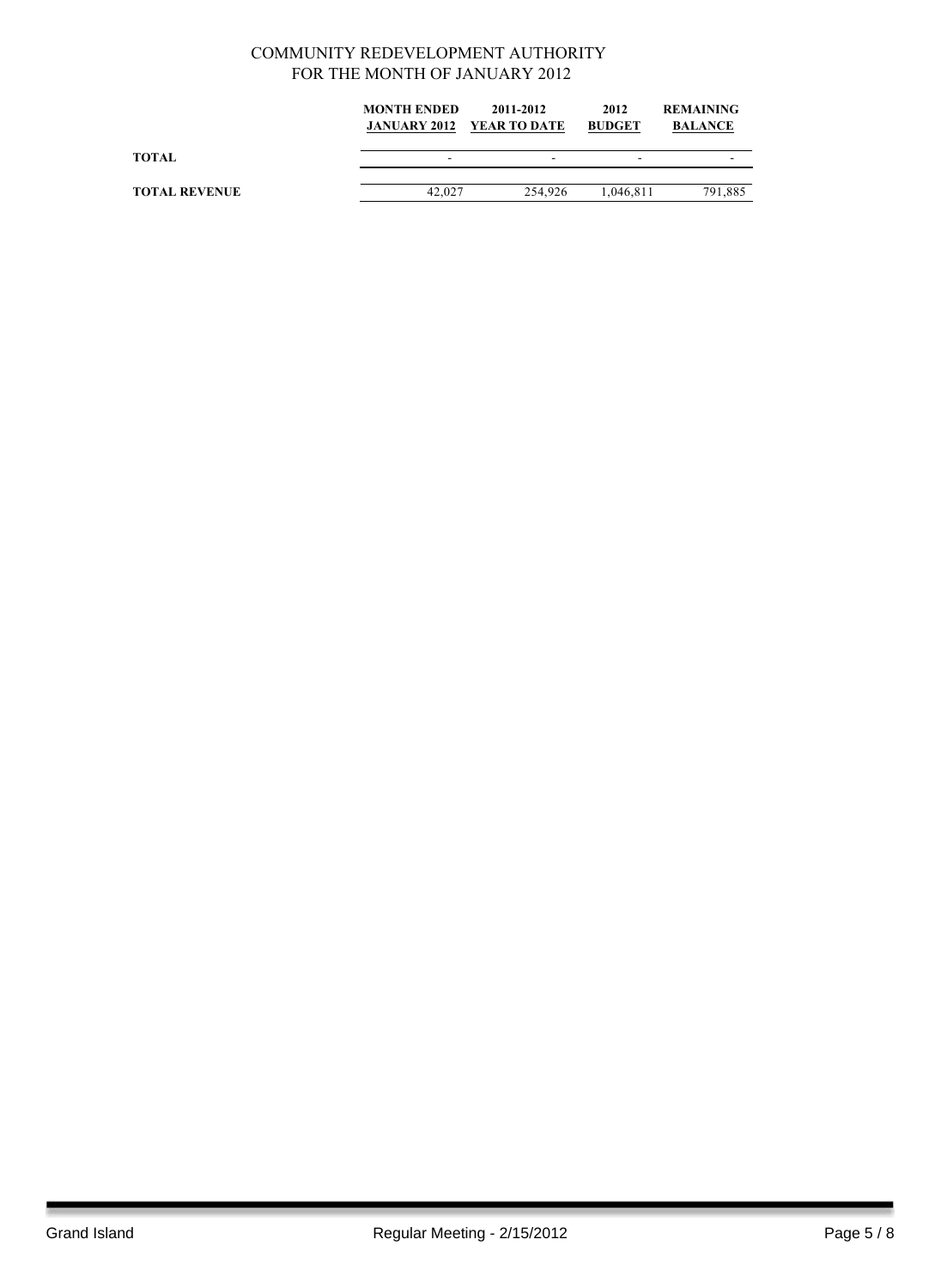|                                      | <b>MONTH ENDED</b>       | 2011-2012                | 2012           | <b>REMAINING</b>         |
|--------------------------------------|--------------------------|--------------------------|----------------|--------------------------|
|                                      | <b>JANUARY 2012</b>      | <b>YEAR TO DATE</b>      | <b>BUDGET</b>  | <b>BALANCE</b>           |
| <b>EXPENSES</b>                      |                          |                          |                |                          |
| <b>CRA</b>                           |                          |                          |                |                          |
| <b>GENERAL OPERATIONS:</b>           |                          |                          |                |                          |
| Auditing & Accounting                | $\overline{\phantom{a}}$ |                          | 5,000          | 5,000                    |
| <b>Legal Services</b>                | 90                       | 506                      | 10,000         | 9,495                    |
| <b>Consulting Services</b>           | $\overline{a}$           | $\overline{a}$           | 10,000         | 10,000                   |
| <b>Contract Services</b>             | 1,000                    | 14,197                   | 55,000         | 40,804                   |
| Printing & Binding                   |                          | $\frac{1}{2}$            | 1,000          | 1,000                    |
| Other Professional Services          | 5,032                    | 7,599                    | 5,000          | (2, 599)                 |
| General Liability Insurance          |                          | ä,                       | 250            | 250                      |
| Postage                              | 13                       | 78                       | 200            | 122                      |
| Matching Grant                       |                          |                          | $\blacksquare$ | $\overline{\phantom{0}}$ |
| <b>Legal Notices</b>                 | 15                       | 939                      | 800            | (139)                    |
| Licenses & Fees                      |                          |                          |                |                          |
| Travel & Training                    |                          |                          | 1,000          | 1,000                    |
| Other Expenditures                   |                          |                          | 500            | 500                      |
| Office Supplies                      |                          |                          | 500            | 500                      |
| Supplies                             | ÷                        | $\overline{a}$           | 300            | 300                      |
| Land                                 |                          |                          | 100,000        | 100,000                  |
| Bond Principal - Lincoln Pool        |                          |                          | 201,787        | 201,787                  |
|                                      |                          |                          |                |                          |
| <b>PROJECTS</b>                      |                          |                          |                |                          |
| Façade Improvement                   | 10,000                   | 269,400                  | 987,500        | 718,100                  |
| South Locust<br>Alleyway Improvement |                          |                          |                |                          |
|                                      |                          |                          |                |                          |
| Other Projects                       |                          | ۰                        | 111,000        | 111,000                  |
| <b>TOTAL CRA EXPENSES</b>            | 16,150                   | 292,718                  | 1,489,837      | 1,197,119                |
|                                      |                          |                          |                |                          |
| <b>GILI TRUST</b>                    |                          |                          |                |                          |
| <b>Bond Principal</b>                |                          | 33,066                   | 31,627         | (1, 439)                 |
| <b>Bond Interest</b>                 |                          | 1,325                    | 1,263          | (62)                     |
| Other Expenditures                   |                          | $\overline{\phantom{0}}$ | $\blacksquare$ |                          |
|                                      |                          |                          |                |                          |
| <b>TOTAL GILI EXPENSES</b>           | $\blacksquare$           | 34,390                   | 32,890         | (1,500)                  |
|                                      |                          |                          |                |                          |
| <b>CHERRY PARK LTD II</b>            |                          |                          |                |                          |
| <b>Bond Principal</b>                |                          | 24,473                   | 49,894         | 25,421                   |
| <b>Bond Interest</b>                 |                          | 5,117                    | 9,286          | 4,169                    |
|                                      |                          |                          |                |                          |
| <b>TOTAL CHERRY PARK EXPENSES</b>    | ۰                        | 29,590                   | 59,180         | 29,590                   |
|                                      |                          |                          |                |                          |
| <b>GENTLE DENTAL</b>                 |                          |                          |                |                          |
| <b>Bond Principal</b>                |                          | 1,349                    | 2,760          | 1,411                    |
| <b>Bond Interest</b>                 |                          | 752                      | 1,442          | 690                      |
|                                      |                          |                          |                |                          |
| <b>TOTAL GENTLE DENTAL</b>           | ÷,                       | 2,101                    | 4,202          | 2,101                    |
|                                      |                          |                          |                |                          |
| <b>PROCON TIF</b>                    |                          |                          |                |                          |
| <b>Bond Principal</b>                |                          | 5,731                    | 11,782         | 6,051                    |
| <b>Bond Interest</b>                 |                          | 3,850                    | 7,380          | 3,530                    |
|                                      |                          |                          |                |                          |
| <b>TOTAL PROCON TIF</b>              |                          | 9,581                    | 19,162         | 9,581                    |
|                                      |                          |                          |                |                          |
| <b>WALNUT HOUSING PROJECT</b>        |                          |                          |                |                          |
| <b>Bond Principal</b>                |                          | 21,191                   | 43,096         | 21,905                   |
| <b>Bond Interest</b>                 |                          | 16,045                   | 31,376         | 15,331                   |
|                                      |                          |                          |                |                          |
| <b>TOTAL WALNUT HOUSING</b>          |                          | 37,236                   | 74,472         | 37,236                   |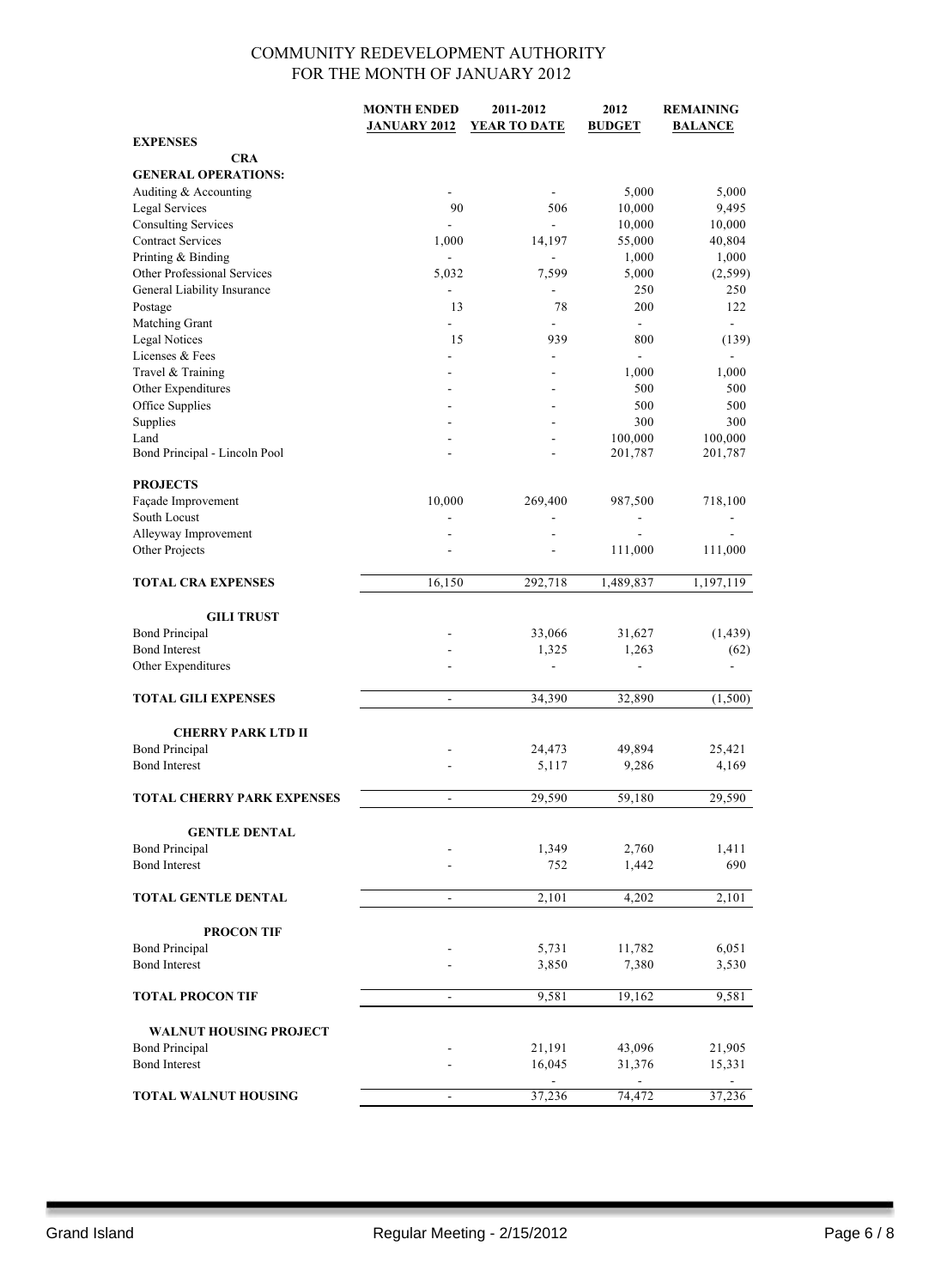|                                      | <b>MONTH ENDED</b>       | 2011-2012                    | 2012          | <b>REMAINING</b> |
|--------------------------------------|--------------------------|------------------------------|---------------|------------------|
|                                      | <b>JANUARY 2012</b>      | YEAR TO DATE                 | <b>BUDGET</b> | <b>BALANCE</b>   |
|                                      |                          |                              |               |                  |
| <b>BRUNS PET GROOMING</b>            |                          |                              |               |                  |
| <b>Bond Principal</b>                |                          | 6,243                        | 11,000        | 4,757            |
| <b>Bond Interest</b>                 |                          | $\blacksquare$               |               |                  |
|                                      |                          |                              |               |                  |
| <b>TOTAL BRUNS PET GROOMING</b>      | $\mathbf{r}$             | 6,243                        | 11,000        | 4,757            |
|                                      |                          |                              |               |                  |
| <b>GIRARD VET CLINIC</b>             |                          |                              |               |                  |
| <b>Bond Principal</b>                |                          | 9,029                        | 14,000        | 4,972            |
| <b>Bond Interest</b>                 |                          | $\overline{\phantom{a}}$     |               |                  |
| <b>TOTAL GIRARD VET CLINIC</b>       |                          | 9.029                        | 14,000        | 4,972            |
|                                      |                          |                              |               |                  |
| <b>GEDDES ST APTS - PROCON</b>       |                          |                              |               |                  |
| <b>Bond Principal</b>                |                          | 14,378                       | 30,000        | 15,622           |
| <b>Bond Interest</b>                 |                          |                              |               |                  |
| <b>TOTAL GEDDES ST APTS - PROCON</b> | ÷,                       | 14,378                       | 30,000        | 15,622           |
|                                      |                          |                              |               |                  |
| <b>SOUTHEAST CROSSINGS</b>           |                          |                              |               |                  |
| <b>Bond Principal</b>                | 1,915                    | 1,915                        | 14,000        | 12,085           |
| <b>Bond Interest</b>                 |                          | ÷                            |               |                  |
| <b>TOTAL SOUTHEAST CROSSINGS</b>     | 1,915                    | 1,915                        | 14,000        |                  |
|                                      |                          |                              |               | 12,085           |
| POPLAR STREET WATER                  |                          |                              |               |                  |
| <b>Bond Principal</b>                |                          |                              |               |                  |
| <b>Bond Interest</b>                 |                          |                              |               |                  |
| Auditing & Accounting                |                          |                              |               |                  |
| <b>Contract Services</b>             |                          |                              |               |                  |
|                                      |                          |                              |               |                  |
| <b>TOTAL POPLAR STREET WATER</b>     | $\overline{\phantom{a}}$ | $\qquad \qquad \blacksquare$ |               |                  |
|                                      |                          |                              |               |                  |
| <b>CASEY'S @ FIVE POINTS</b>         |                          |                              |               |                  |
| <b>Bond Principal</b>                |                          | 4,110                        | 15,000        | 10,890           |
| <b>Bond Interest</b>                 |                          | $\blacksquare$               |               |                  |
| <b>TOTAL CASEY'S @ FIVE POINTS</b>   | $\mathbf{r}$             | 4,110                        | 15,000        | 10,890           |
|                                      |                          |                              |               |                  |
| <b>SOUTH POINTE HOTEL PROJECT</b>    |                          |                              |               |                  |
| <b>Bond Principal</b>                |                          |                              | 22,000        | 22,000           |
| <b>Bond Interest</b>                 |                          |                              |               |                  |
|                                      |                          |                              |               |                  |
| TOTAL SOUTH POINTE HOTEL PROJECT     | $\blacksquare$           | $\blacksquare$               | 22,000        | 22,000           |
|                                      |                          |                              |               |                  |
| <b>TODD ENCK PROJECT</b>             |                          |                              |               |                  |
| <b>Bond Principal</b>                |                          |                              | 5,500         | 5,500            |
| <b>Bond Interest</b>                 |                          |                              |               |                  |
| <b>TOTAL TODD ENCK PROJECT</b>       | $\blacksquare$           | $\blacksquare$               | 5,500         | 5,500            |
|                                      |                          |                              |               |                  |
| <b>JOHN SCHULTE CONSTRUCTION</b>     |                          |                              |               |                  |
| <b>Bond Principal</b>                |                          |                              | 3,000         | 3,000            |
| <b>Bond Interest</b>                 |                          |                              |               |                  |
| Auditing & Accounting                |                          |                              |               |                  |
| TOTAL JOHN SCHULTE CONSTRUCIT        |                          |                              | 3,000         | 3,000            |
|                                      |                          |                              |               |                  |
| PHARMACY PROPERTIES INC              |                          |                              |               |                  |
| <b>Bond Principal</b>                |                          |                              | 8,000         | 8,000            |
| <b>Bond Interest</b>                 |                          |                              |               |                  |
| Auditing & Accounting                |                          |                              |               |                  |
|                                      |                          |                              |               |                  |